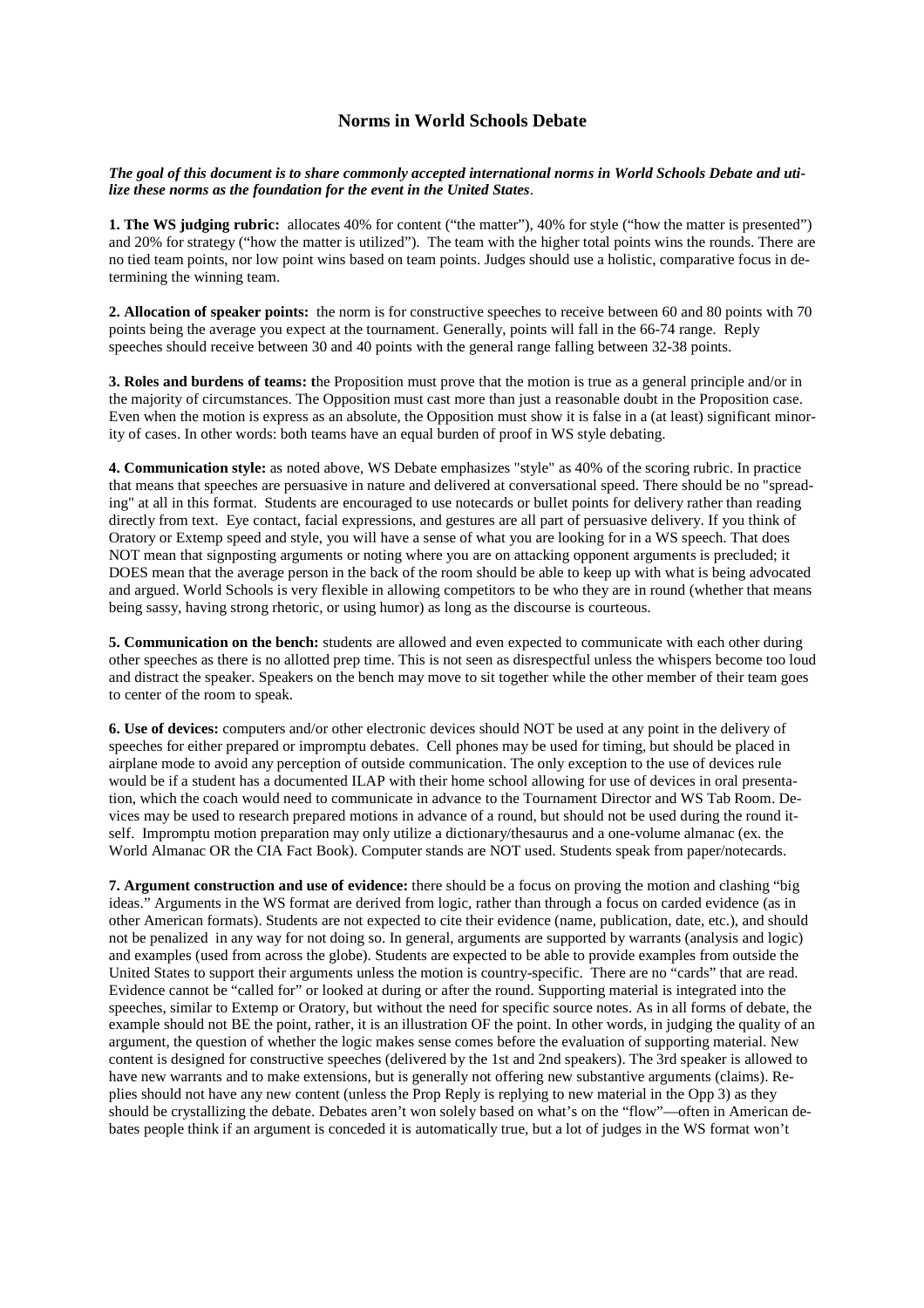## **Norms in World Schools Debate**

vote on arguments they think are poorly explained/justified or wildly implausible even if the other team doesn't explicitly respond to them.

**8. Refutation:** WS Debate is not intended to be delivered line-by-line. This means that refuting every single example/link is not necessary: it is more about the bigger picture. Arguments and lines of analysis may be discarded in the round without impacting the decision as long as the principles behind the arguments and the core points are extended.

**9. Models:** while there are not plans in WS debate, Side Proposition can offer a model (an illustration) of what the Prop world would look like. It does not have to be specific advocacy and is not needed for every motion. Side Opposition could offer a counter-model if a model was presented but these are not common and are unnecessary in most cases.

### **10. Definitions & Definitional challenges:**

WHAT IS A GOOD DEFINITION:

1) Definitions should be 1) reasonable, 2) obvious (understandable, expected and accepted by an average voter / intelligent person), 3) fair (allow "normal" / quality debate)

2) Time and Place setting are not allowed - definitions and Interpretations should be as general or as specific as the motion.

3) Squirreling" is not allowed and is considered strategically bad.

## WHAT CAN OPPOSITION DO IF THEY DISAGREE WITH THE DEFINITION

1) accept it

2) broaden it

3) challenge it

4) run "even if" case

### DEFINITIONAL CHALLENGES must be

1) Explicit (done by the 1st Speaker of Opposition)

2) Explained (arguments for the re-interpretation are offered)

3) Relevant (debater should explain how the judge just see the debate under the new terms)

### JUDGING DEFINITIONAL CHALLENGES:

1) Judge needs to holistically compare both definitions and decide how the debate should be understood

2) There are no automatic losses regardless of who wins the definitional challenge

**11. POIs:** the norm for Points of Information is that a speaker will take two. Taking less is seen as not engaging with the other team. Taking more can be viewed as strategically weak as it cedes too much time to the other team. POIs may be questions OR statements and should be limited to 15 seconds in length. They should NOT be offered in two parts nor are follow up questions (as might appear in direct questioning in Congress) generally accepted. Other team members should avoid interrupting the speaker with more POIs while that individual is attempting to answer. POIs may be offered at approximately 20 second intervals. Interrupting more frequently is viewed as "barracking" (harassing) the speaker. POIs only occur in the first three speeches on each side; there are no POIs in the reply speeches. Additionally, the first and last minute of each eight minute speech is considered protected time where POIs cannot be asked.

**12. The judge as chair:** the judge serves as the Chair of the round and therefore should call the various speakers to the center of the room to deliver the speech. The Proposition team can also be called the Government/Side Proposition while the Opposition team is opposed to the Government and is also called Side Opposition. Conventionally, the speakers/audience members use tapping the table to indicate support. The judge taps the table once at the 1 minute mark, once at the seven-minute mark to indicate protected time has concluded, and twice at the 8 minute mark. The judge should tap the table repeatedly at the 8:15 minute mark to indicate that the speaker should stop. There is no prep time and there is no "off-time road map." After the round is over, the convention is for the Judge/Chair to ask the debaters to "cross the House" and shake hands, then step outside for a few minutes. The judge then completes the ballot, double-checking the math (NO tied team points, NO low-point wins), and calls the team in to give